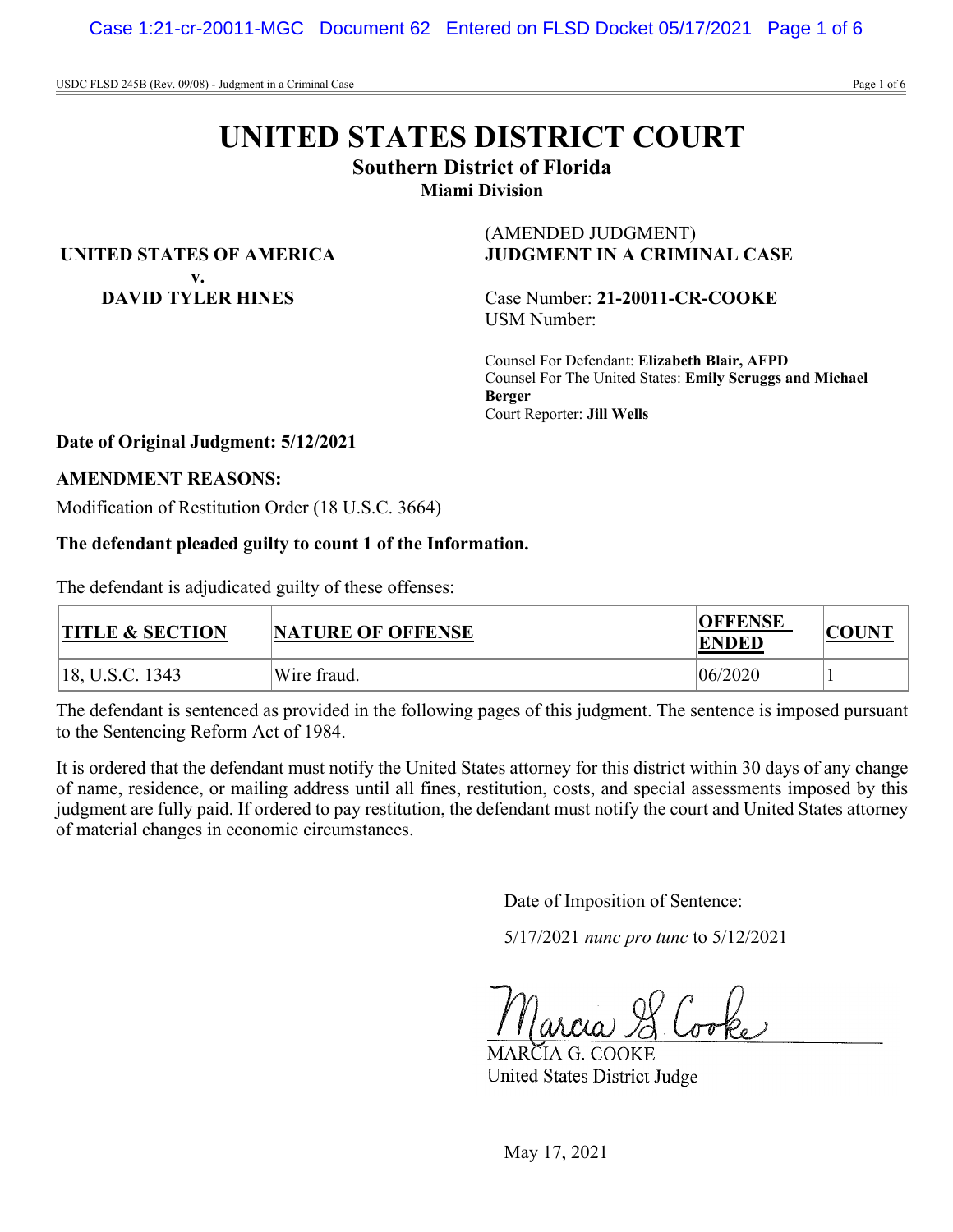Case 1:21-cr-20011-MGC Document 62 Entered on FLSD Docket 05/17/2021 Page 2 of 6

USDC FLSD 245B (Rev. 09/08) - Judgment in a Criminal Case Page 2 of 6

# DEFENDANT: **DAVID TYLER HINES** CASE NUMBER: **21-20011-CR-COOKE**

# **IMPRISONMENT**

The defendant is hereby committed to the custody of the United States Bureau of Prisons to be imprisoned for a total term of **78 months**.

**The court makes the following recommendations to the Bureau of Prisons: Participation in the Bureau of Prisons Residential Drug and Alcohol Treatment Program, and designation to a facility in the Southern District of Florida.**

**The defendant is remanded to the custody of the United States Marshal.**

# **RETURN**

I have executed this judgment as follows:

Defendant delivered on \_\_\_\_\_\_\_\_\_\_\_\_\_\_\_\_\_\_\_\_\_\_\_\_\_\_\_\_\_\_\_\_\_\_\_\_\_\_\_\_ to \_\_\_\_\_\_\_\_\_\_\_\_\_\_\_\_\_\_\_\_\_\_\_\_\_\_\_\_\_\_\_\_\_\_\_\_\_\_\_\_

at subset of the set of the set of this judgment.

**\_\_\_\_\_\_\_\_\_\_\_\_\_\_\_\_\_\_\_\_\_\_\_\_\_\_\_\_\_\_\_\_\_\_\_\_\_\_\_\_\_\_\_** UNITED STATES MARSHAL

DEPUTY UNITED STATES MARSHAL

**\_\_\_\_\_\_\_\_\_\_\_\_\_\_\_\_\_\_\_\_\_\_\_\_\_\_\_\_\_\_\_\_\_\_\_\_\_\_\_\_\_\_\_**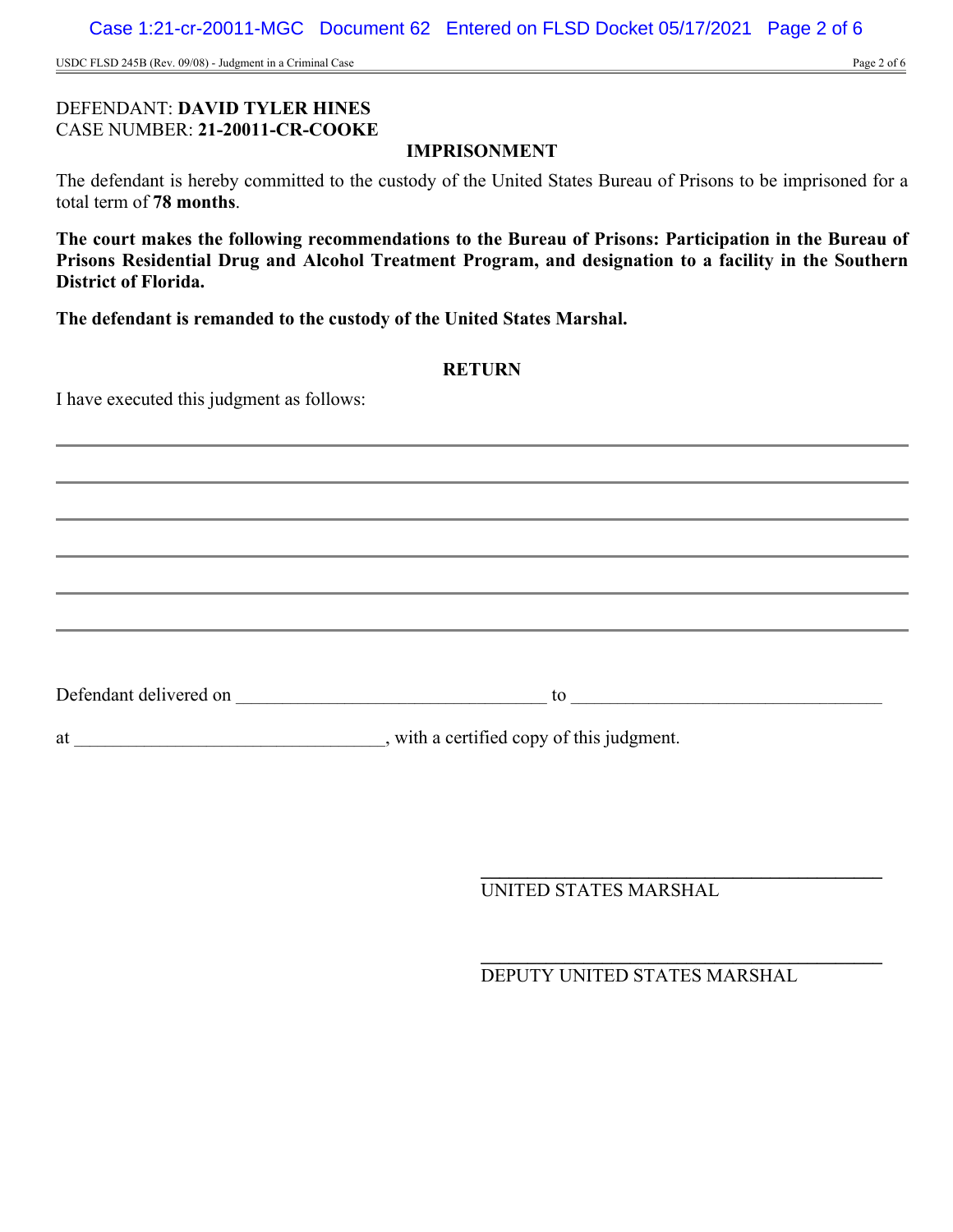USDC FLSD 245B (Rev. 09/08) - Judgment in a Criminal Case Page 3 of 6

# DEFENDANT: **DAVID TYLER HINES** CASE NUMBER: **21-20011-CR-COOKE**

# **SUPERVISED RELEASE**

Upon release from imprisonment, the defendant shall be on supervised release for a term of **3 years**.

The defendant must report to the probation office in the district to which the defendant is released within 72 hours of release from the custody of the Bureau of Prisons.

The defendant shall not commit another federal, state or local crime.

The defendant shall not unlawfully possess a controlled substance. The defendant shall refrain from any unlawful use of a controlled substance. The defendant shall submit to one drug test within 15 days of release from imprisonment and at least two periodic drug tests thereafter, as determined by the court.

#### **The defendant shall cooperate in the collection of DNA as directed by the probation officer.**

#### **The defendant shall not possess a firearm, ammunition, destructive device, or any other dangerous weapon.**

If this judgment imposes a fine or restitution, it is a condition of supervised release that the defendant pay in accordance with the Schedule of Payments sheet of this judgment.

The defendant must comply with the standard conditions that have been adopted by this court as well as with any additional conditions on the attached page.

# **STANDARD CONDITIONS OF SUPERVISION**

- 1. The defendant shall not leave the judicial district without the permission of the court or probation officer;
- 2. The defendant shall report to the probation officer and shall submit a truthful and complete written report within the first fifteen days of each month;
- 3. The defendant shall answer truthfully all inquiries by the probation officer and follow the instructions of the probation officer;
- 4. The defendant shall support his or her dependents and meet other family responsibilities;
- 5. The defendant shall work regularly at a lawful occupation, unless excused by the probation officer for schooling, training, or other acceptable reasons;
- 6. The defendant shall notify the probation officer at least ten days prior to any change in residence or employment;
- 7. The defendant shall refrain from excessive use of alcohol and shall not purchase, possess, use, distribute, or administer any controlled substance or any paraphernalia related to any controlled substances, except as prescribed by a physician;
- 8. The defendant shall not frequent places where controlled substances are illegally sold, used, distributed, or administered;
- 9. The defendant shall not associate with any persons engaged in criminal activity and shall not associate with any person convicted of a felony, unless granted permission to do so by the probation officer;
- 10. The defendant shall permit a probation officer to visit him or her at any time at home or elsewhere and shall permit confiscation of any contraband observed in plain view of the probation officer;
- 11. The defendant shall notify the probation officer within seventy-two hours of being arrested or questioned by a law enforcement officer;
- 12. The defendant shall not enter into any agreement to act as an informer or a special agent of a law enforcement agency without the permission of the court; and
- 13. As directed by the probation officer, the defendant shall notify third parties of risks that may be occasioned by the defendant's criminal record or personal history or characteristics and shall permit the probation officer to make such notifications and to confirm the defendant's compliance with such notification requirement.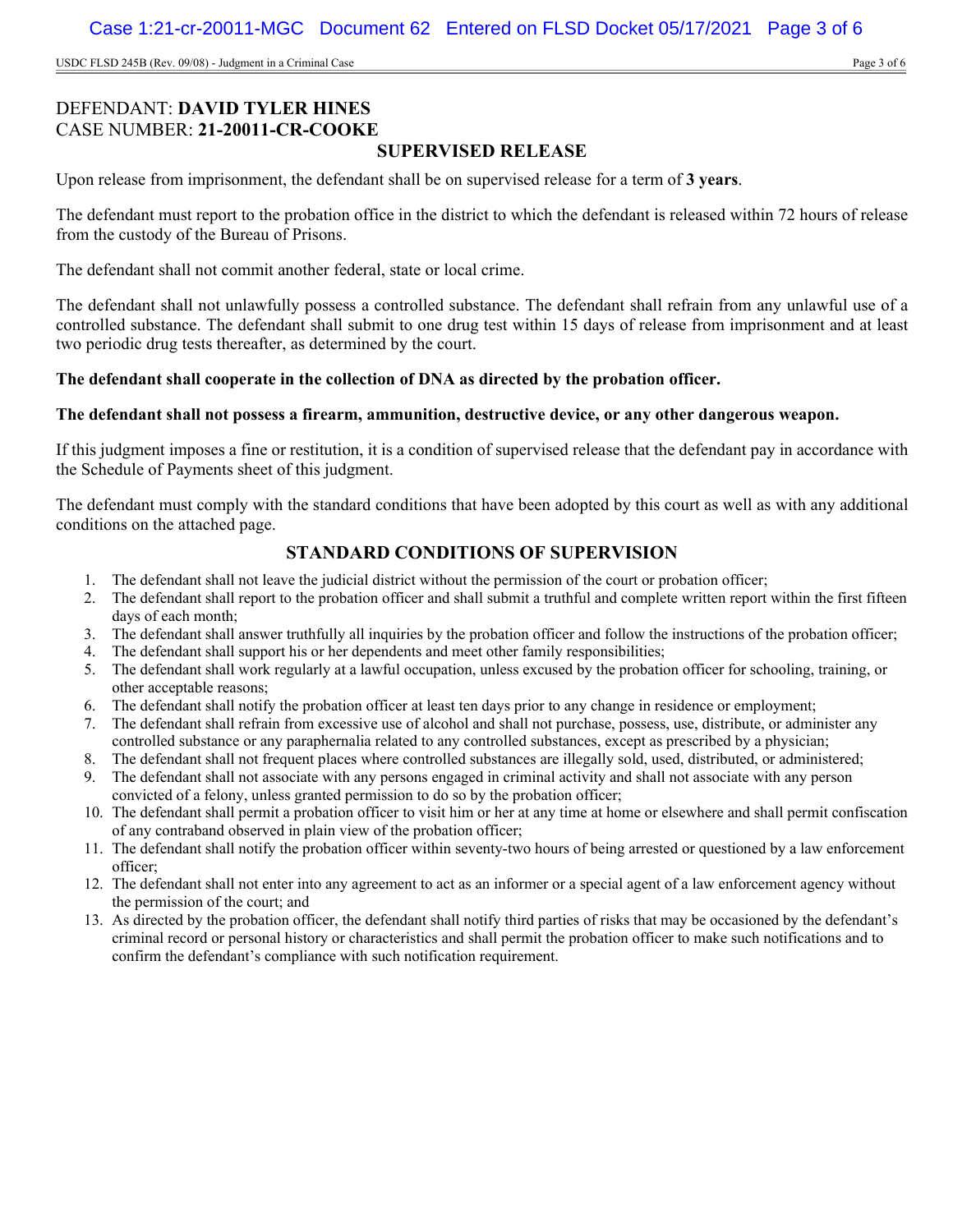USDC FLSD 245B (Rev. 09/08) - Judgment in a Criminal Case Page 4 of 6

# DEFENDANT: **DAVID TYLER HINES** CASE NUMBER: **21-20011-CR-COOKE**

# **SPECIAL CONDITIONS OF SUPERVISION**

Financial Disclosure Requirement - The defendant shall provide complete access to financial information, including disclosure of all business and personal finances, to the U.S. Probation Officer.

No New Debt Restriction - The defendant shall not apply for, solicit or incur any further debt, included but not limited to loans, lines of credit or credit card charges, either as a principal or cosigner, as an individual or through any corporate entity, without first obtaining permission from the United States Probation Officer.

Self-Employment Restriction - The defendant shall obtain prior written approval from the Court before entering into any self-employment.

Substance Abuse Treatment - The defendant shall participate in an approved treatment program for drug and/or alcohol abuse and abide by all supplemental conditions of treatment. Participation may include inpatient/outpatient treatment. The defendant will contribute to the costs of services rendered (co-payment) based on ability to pay or availability of third party payment.

Unpaid Restitution, Fines, or Special Assessments - If the defendant has any unpaid amount of restitution, fines, or special assessments, the defendant shall notify the probation officer of any material change in the defendant's economic circumstances that might affect the defendant's ability to pay.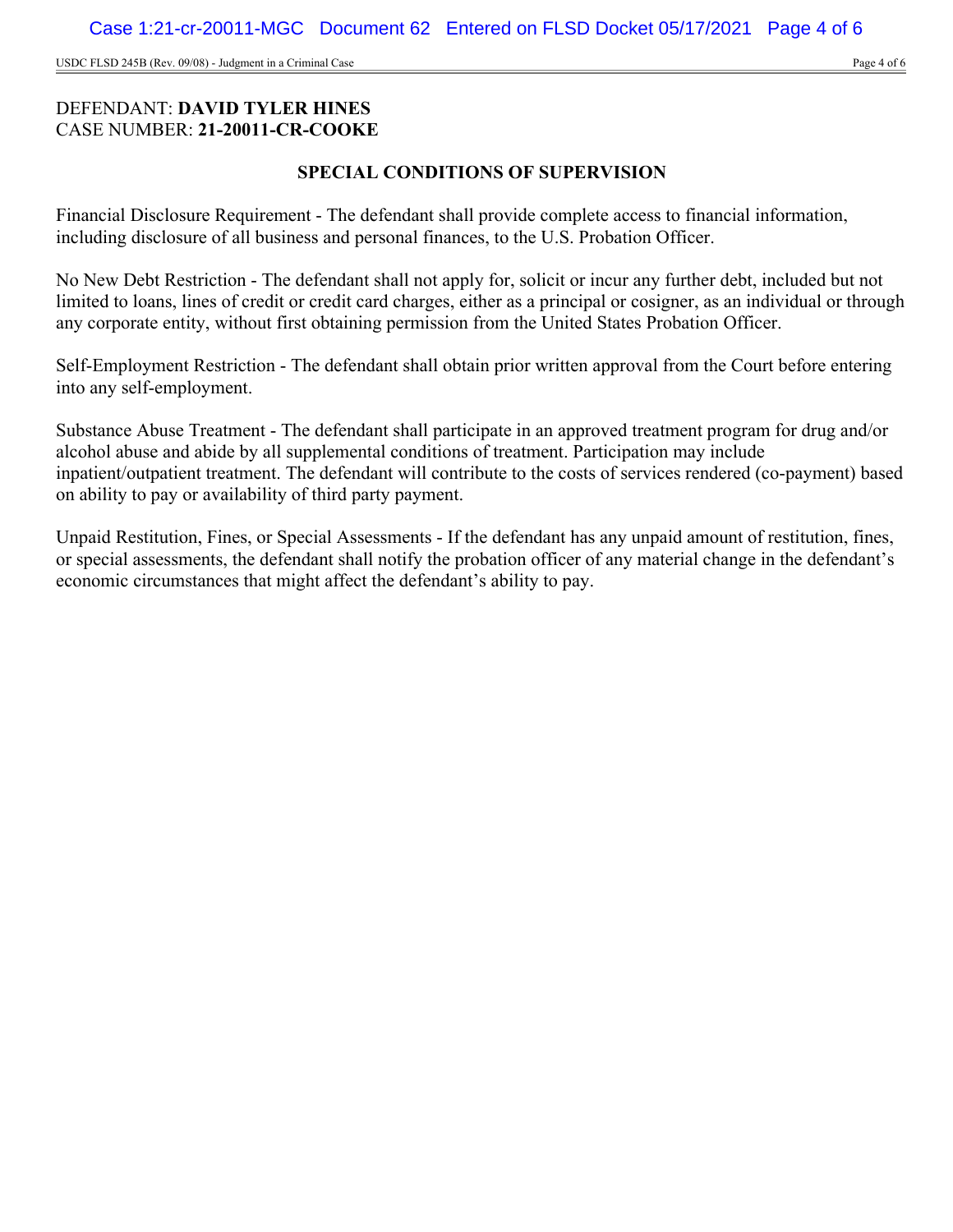USDC FLSD 245B (Rev. 09/08) - Judgment in a Criminal Case Page 5 of 6

## DEFENDANT: **DAVID TYLER HINES** CASE NUMBER: **21-20011-CR-COOKE CRIMINAL MONETARY PENALTIES**

The defendant must pay the total criminal monetary penalties under the schedule of payments on Sheet 6.

|               | Assessment | Fine   | Restitution    |
|---------------|------------|--------|----------------|
| <b>TOTALS</b> | \$100.00   | \$0.00 | \$4,809,307.00 |

**If the defendant makes a partial payment, each payee shall receive an approximately proportioned payment, unless specified otherwise in the priority order or percentage payment column below. However, pursuant to 18 U.S.C. § 3664(i), all nonfederal victims must be paid before the United States is paid.**

**Restitution with Imprisonment - It is further ordered that the defendant shall pay restitution in the amount of \$4,809,307.00. During the period of incarceration, payment shall be made as follows: (1) if the defendant earns wages in a Federal Prison Industries (UNICOR) job, then the defendant must pay 50% of wages earned toward the financial obligations imposed by this Judgment in a Criminal Case; (2) if the defendant does not work in a UNICOR job, then the defendant must pay a minimum of \$25.00 per quarter toward the financial obligations imposed in this order. Upon release of incarceration, the defendant shall pay restitution at the rate of 10% of monthly gross earnings, until such time as the court may alter that payment schedule in the interests of justice. The U.S. Bureau of Prisons, U.S. Probation Office and U.S. Attorney's Office shall monitor the payment of restitution and report to the court any material change in the defendant's ability to pay. These payments do not preclude the government from using other assets or income of the defendant to satisfy the restitution obligations.**

\* Findings for the total amount of losses are required under Chapters 109A, 110, 110A, and 113A of Title 18 for offenses committed on or after September 13, 1994, but before April 23, 1996.

\*\*Assessment due immediately unless otherwise ordered by the Court.